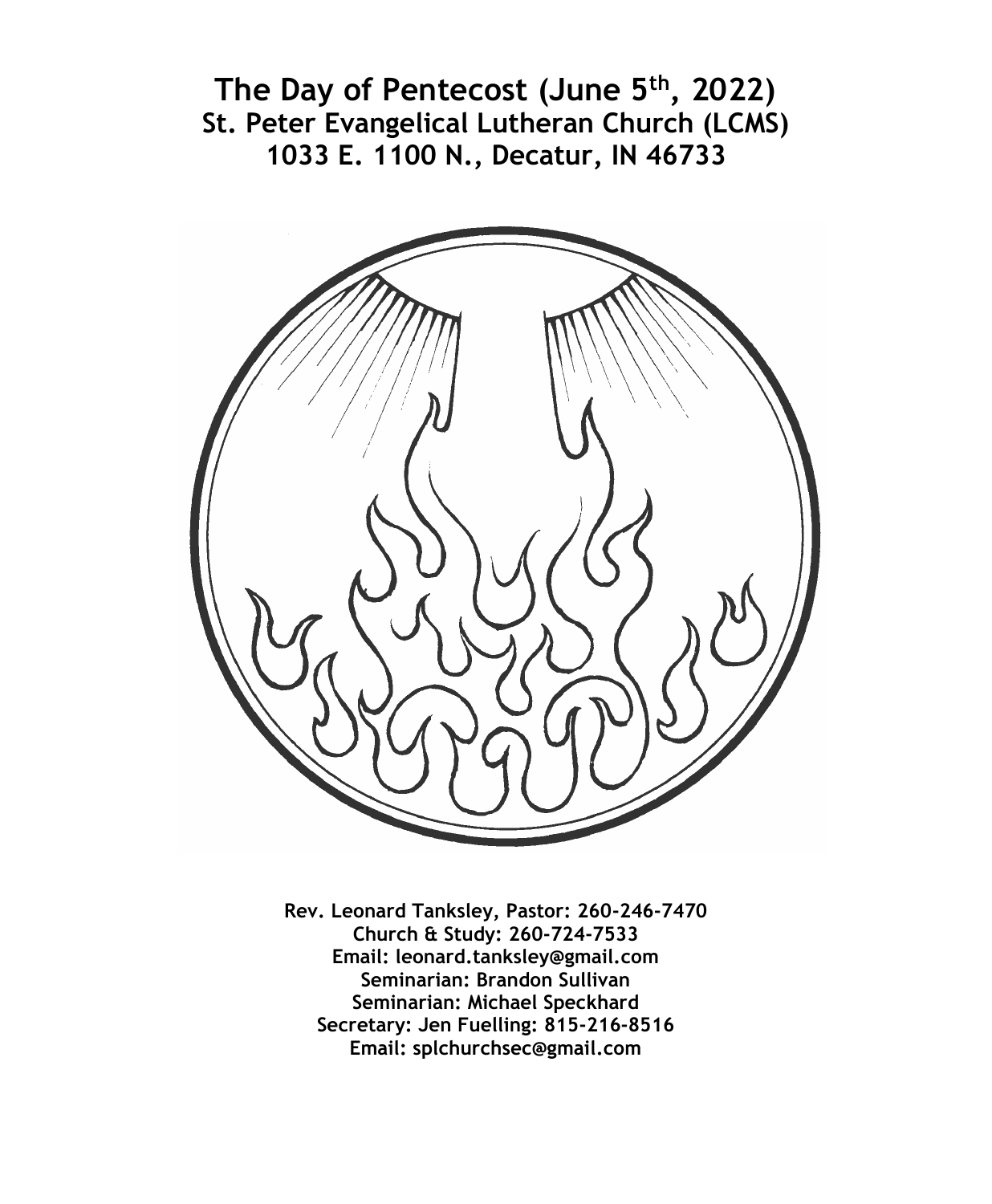# **Opening Hymn: 913 O Holy Spirit, Enter In**

*Stand*

*The sign of the cross may be made by all in remembrance of their Baptism.*

- **P** In the name of the Father and of the  $\pm$  Son and of the Holy Spirit.<br> **C** Amen.
- Amen.
- P Beloved in the Lord! Let us draw near with a true heart and confess our sins unto God our Father, beseeching Him in the name of our Lord Jesus Christ to grant us forgiveness.
- $\overline{P}$  Our help is in the name of the Lord,
- C **who made heaven and earth.**
- $\boxed{\mathbf{P}}$  I said, I will confess my transgressions unto the Lord,
- C **and You forgave the iniquity of my sin.**
- P O almighty God, merciful Father,
- C **I, a poor, miserable sinner, confess unto You all my sins and iniquities with which I have ever offended You and justly deserved Your temporal and eternal punishment. But I am heartily sorry for them and sincerely repent of them, and I pray You of Your boundless mercy and for the sake of the holy, innocent, bitter sufferings and death of Your beloved Son, Jesus Christ, to be gracious and merciful to me, a poor, sinful being.**
- P Upon this your confession, I, by virtue of my office, as a called and ordained servant of the Word, announce the grace of God unto all of you, and in the stead and by the command of my Lord Jesus Christ I forgive you all your sins in the name of the Father and of the  $\pm$  Son and of the Holy Spirit.

```
C Amen.
```
## **Introit**

Come, Holy Spirit, fill the hearts of the | faithful,\* and kindle in them the fire of your love. Alle- | luia.

#### **O LORD, how manifold are your works! In wisdom have you** | **made them all;**\* **the earth is full of your** | **creatures.**

These all | look to you.\*

to give them their food in due | season.

**When you give it to them, they gath-** | **er it up;**\*

#### **when you open your hand, they are filled with** | **good things.**

When you send forth your Spirit, they are cre- | ated,\*

and you renew the face | of the ground.

- **Glory be to the Father and** | **to the Son**\*
- **and to the Holy** | **Spirit;**

**as it was in the be-** | **ginning,**\*

**is now, and will be forever.** | **Amen.**

Come, Holy Spirit, fill the hearts of the | faithful,\*

and kindle in them the fire of your love. Alle- | luia.

C **Lord, have mercy upon us. Christ, have mercy upon us. Lord, have mercy upon us.**

**Kyrie** *LSB 186*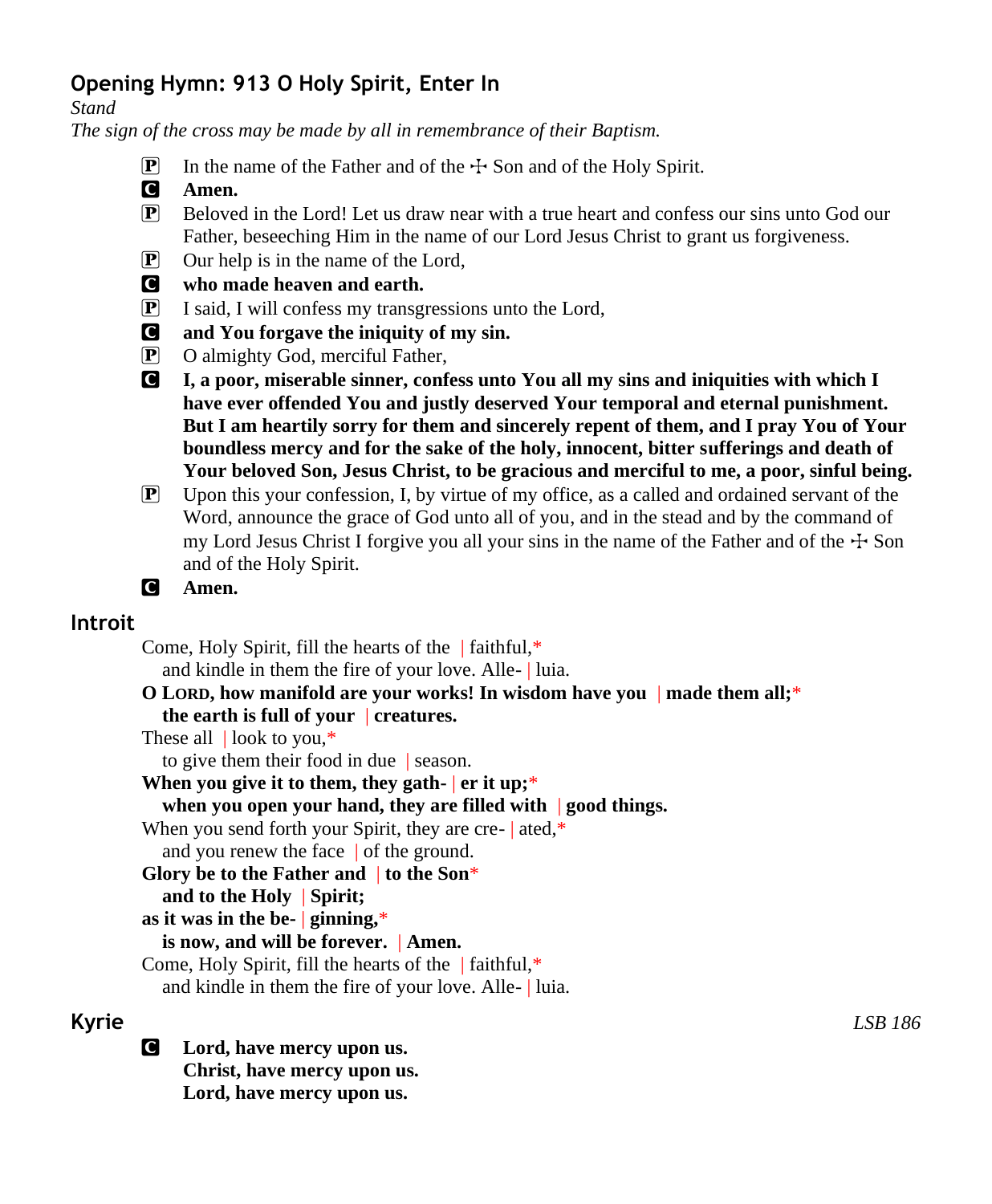## **Gloria in Excelsis** *LSB 187*

- $\boxed{\mathbf{P}}$  Glory be to God on high:
- C **and on earth peace, goodwill toward men. We praise Thee, we bless Thee, we worship Thee, we glorify Thee, we give thanks to Thee, for Thy great glory. O Lord God, heav'nly King, God the Father Almighty. O Lord, the only-begotten Son, Jesus Christ; O Lord God, Lamb of God, Son of the Father, that takest away the sin of the world, have mercy upon us. Thou that takest away the sin of the world, receive our prayer. Thou that sittest at the right hand of God the Father, have mercy upon us. For Thou only art holy; Thou only art the Lord. Thou only, O Christ, with the Holy Ghost, art most high in the glory of God the Father. Amen.**

# **Salutation and Collect of the Day**

 $\mathbf{P}$  The Lord be with you.

### C **And with thy spirit.**

 $[\mathbf{P}]$  Let us pray.

O God, on this day You once taught the hearts of Your faithful people by sending them the light of Your Holy Spirit. Grant us in our day by the same Spirit to have a right understanding in all things and evermore to rejoice in His holy consolation; through Jesus Christ, Your Son, our Lord, who lives and reigns with You and the Holy Spirit, one God, now and forever.

### C **Amen.**

### *Sit*

### **Old Testament Reading** *Genesis 11:1–9*

<sup>1</sup>Now the whole earth had one language and the same words. <sup>2</sup>And as people migrated from the east, they found a plain in the land of Shinar and settled there. <sup>3</sup>And they said to one another, "Come, let us make bricks, and burn them thoroughly." And they had brick for stone, and bitumen for mortar. <sup>4</sup>Then they said, "Come, let us build ourselves a city and a tower with its top in the heavens, and let us make a name for ourselves, lest we be dispersed over the face of the whole earth." <sup>5</sup>And the LORD came down to see the city and the tower, which the children of man had built. <sup>6</sup>And the LORD said, "Behold, they are one people, and they have all one language, and this is only the beginning of what they will do. And nothing that they propose to do will now be impossible for them. <sup>7</sup>Come, let us go down and there confuse their language, so that they may not understand one another's speech." <sup>8</sup>So the LORD dispersed them from there over the face of all the earth, and they left off building the city. <sup>9</sup>Therefore its name was called Babel, because there the LORD confused the language of all the earth. And from there the LORD dispersed them over the face of all the earth.

- $\overline{A}$  This is the Word of the Lord.
- C **Thanks be to God.**

# **Second Reading** *Acts 2:1–21*

<sup>1</sup>When the day of Pentecost arrived, they were all together in one place. <sup>2</sup>And suddenly there came from heaven a sound like a mighty rushing wind, and it filled the entire house where they were sitting. <sup>3</sup>And divided tongues as of fire appeared to them and rested on each one of them.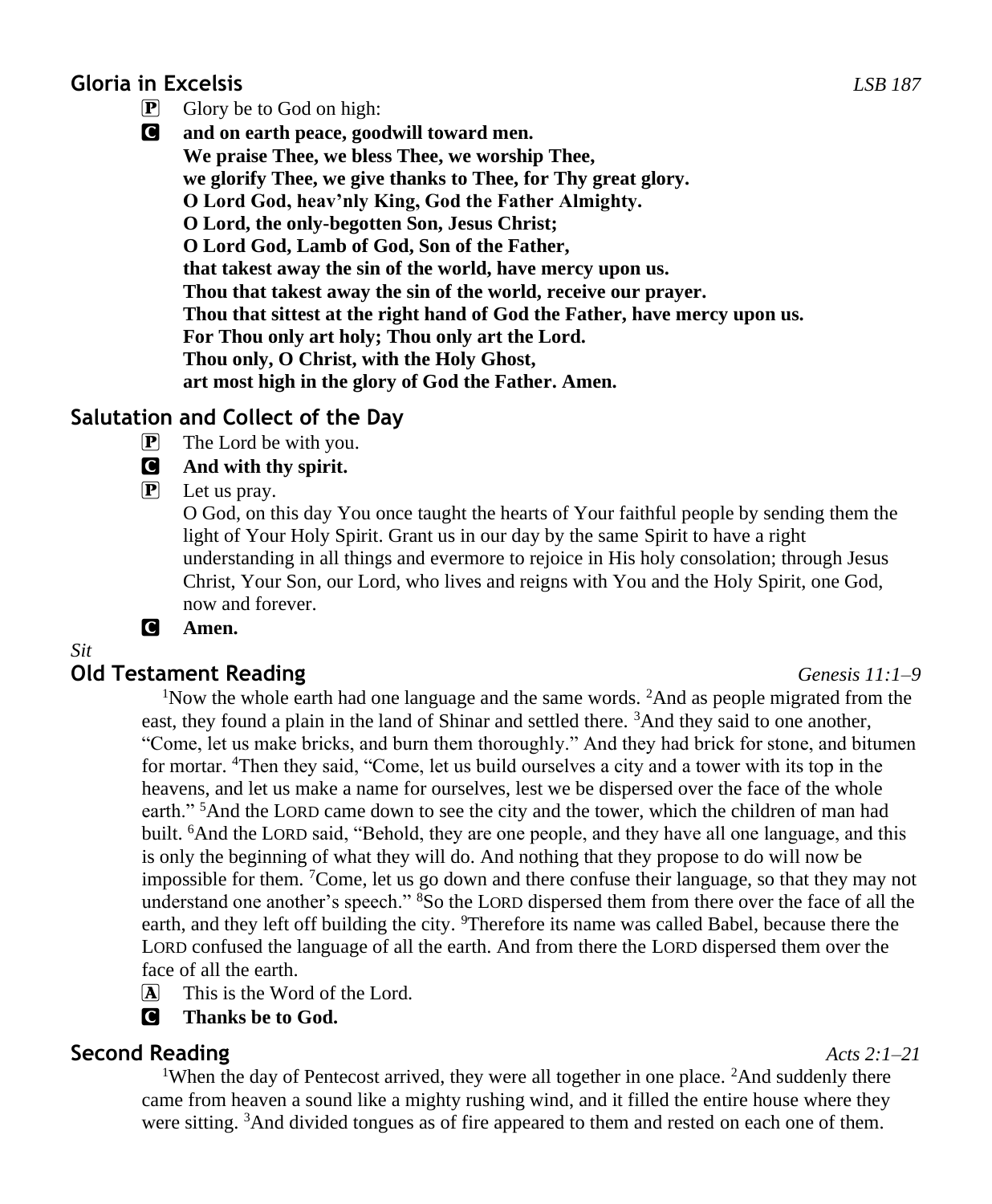<sup>4</sup>And they were all filled with the Holy Spirit and began to speak in other tongues as the Spirit gave them utterance.

 $5$ Now there were dwelling in Jerusalem Jews, devout men from every nation under heaven. <sup>6</sup>And at this sound the multitude came together, and they were bewildered, because each one was hearing them speak in his own language. <sup>7</sup>And they were amazed and astonished, saying, "Are not all these who are speaking Galileans? <sup>8</sup>And how is it that we hear, each of us in his own native language? <sup>9</sup>Parthians and Medes and Elamites and residents of Mesopotamia, Judea and Cappadocia, Pontus and Asia, <sup>10</sup>Phrygia and Pamphylia, Egypt and the parts of Libya belonging to Cyrene, and visitors from Rome, <sup>11</sup>both Jews and proselytes, Cretans and Arabians—we hear them telling in our own tongues the mighty works of God." <sup>12</sup>And all were amazed and perplexed, saying to one another, "What does this mean?" <sup>13</sup>But others mocking said, "They are filled with new wine."

<sup>14</sup>But Peter, standing with the eleven, lifted up his voice and addressed them, "Men of Judea" and all who dwell in Jerusalem, let this be known to you, and give ear to my words. <sup>15</sup>For these men are not drunk, as you suppose, since it is only the third hour of the day. <sup>16</sup>But this is what was uttered through the prophet Joel:

17""And in the last days it shall be, God declares,

that I will pour out my Spirit on all flesh,

and your sons and your daughters shall prophesy,

and your young men shall see visions,

and your old men shall dream dreams;

<sup>18</sup>even on my male servants and female servants

in those days I will pour out my Spirit, and they shall prophesy.

<sup>19</sup>And I will show wonders in the heavens above

and signs on the earth below,

blood, and fire, and vapor of smoke;

 $20$ <sub>the sun shall be turned to darkness</sub>

and the moon to blood,

before the day of the Lord comes, the great and magnificent day.

 $21$ And it shall come to pass that everyone who calls upon the name of the Lord shall be saved."

 $\overline{A}$  This is the Word of the Lord.

#### C **Thanks be to God.**

#### *Stand*

C **Alleluia. Alleluia. Alleluia.**

#### **Holy Gospel** *John 14:23–31*

P The Holy Gospel according to St. John, the fourteenth chapter.

#### **G** Glory be to Thee, O Lord.

 $^{23}$  Jesus answered him, "If anyone loves me, he will keep my word, and my Father will love him, and we will come to him and make our home with him.  $24$ Whoever does not love me does not keep my words. And the word that you hear is not mine but the Father's who sent me.

<sup>25"</sup>These things I have spoken to you while I am still with you. <sup>26</sup>But the Helper, the Holy Spirit, whom the Father will send in my name, he will teach you all things and bring to your remembrance all that I have said to you. <sup>27</sup>Peace I leave with you; my peace I give to you. Not as

**Alleluia** *LSB 190*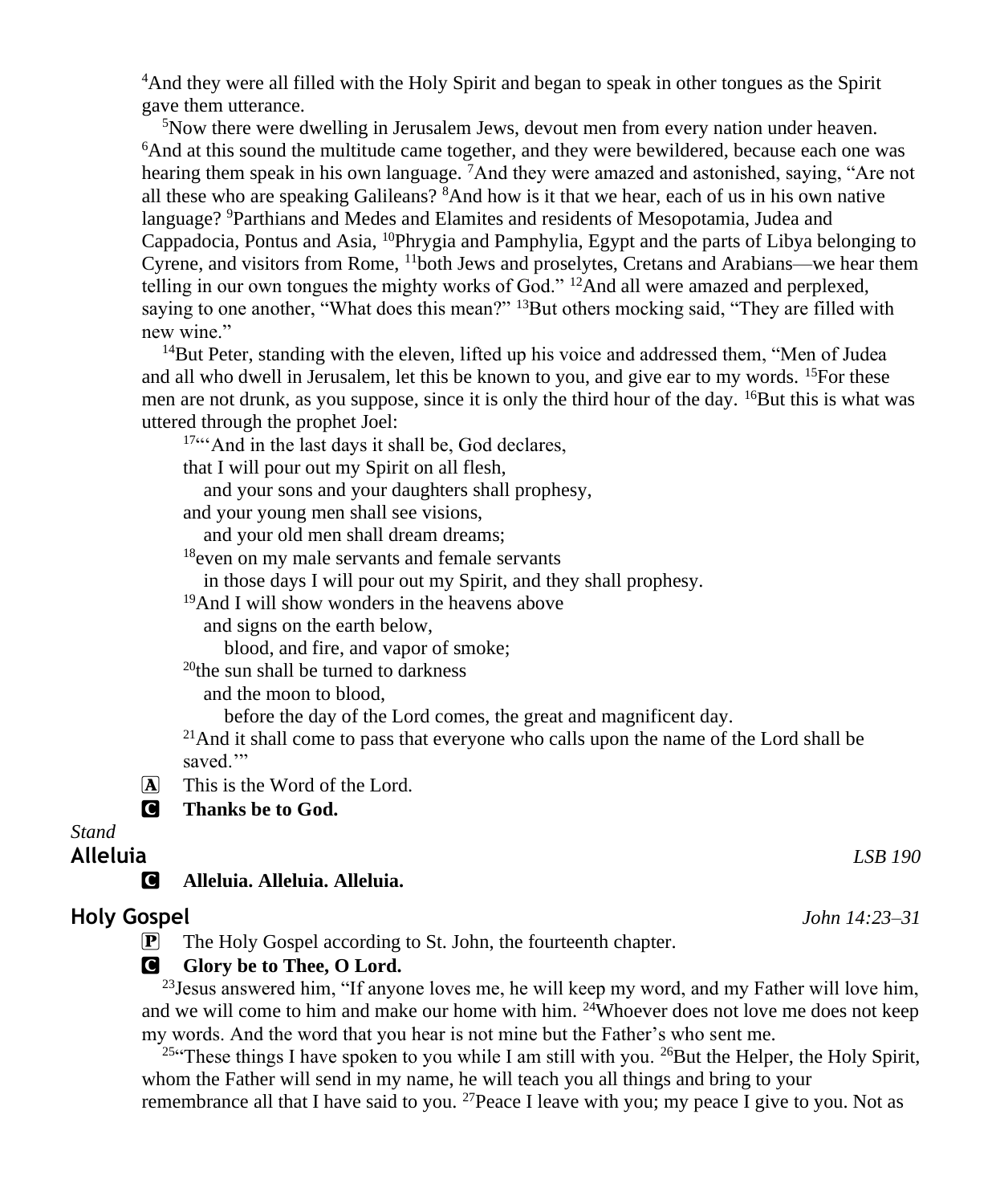the world gives do I give to you. Let not your hearts be troubled, neither let them be afraid. <sup>28</sup>You heard me say to you, 'I am going away, and I will come to you.' If you loved me, you would have rejoiced, because I am going to the Father, for the Father is greater than I. <sup>29</sup>And now I have told you before it takes place, so that when it does take place you may believe. <sup>30</sup>I will no longer talk much with you, for the ruler of this world is coming. He has no claim on me, <sup>31</sup>but I do as the Father has commanded me, so that the world may know that I love the Father. Rise, let us go from here."

P This is the Gospel of the Lord.

C **Praise be to Thee, O Christ.**

## **Nicene Creed**

C **I believe in one God,**

 **the Father Almighty, maker of heaven and earth and of all things visible and invisible.**

**And in one Lord Jesus Christ,**

 **the only-begotten Son of God, begotten of His Father before all worlds, God of God, Light of Light, very God of very God, begotten, not made, being of one substance with the Father, by whom all things were made; who for us men and for our salvation came down from heaven and was incarnate by the Holy Spirit of the virgin Mary and was made man; and was crucified also for us under Pontius Pilate. He suffered and was buried. And the third day He rose again according to the Scriptures and ascended into heaven and sits at the right hand of the Father. And He will come again with glory to judge both the living and the dead, whose kingdom will have no end. And I believe in the Holy Spirit, the Lord and giver of life, who proceeds from the Father and the Son, who with the Father and the Son together is worshiped and glorified, who spoke by the prophets. And I believe in one holy Christian and apostolic Church, I acknowledge one Baptism for the remission of sins, and I look for the resurrection of the dead** and the life  $\div$  of the world to come. Amen.

*Sit*

**Hymn of the Day: 497 Come, Holy Ghost, God and Lord**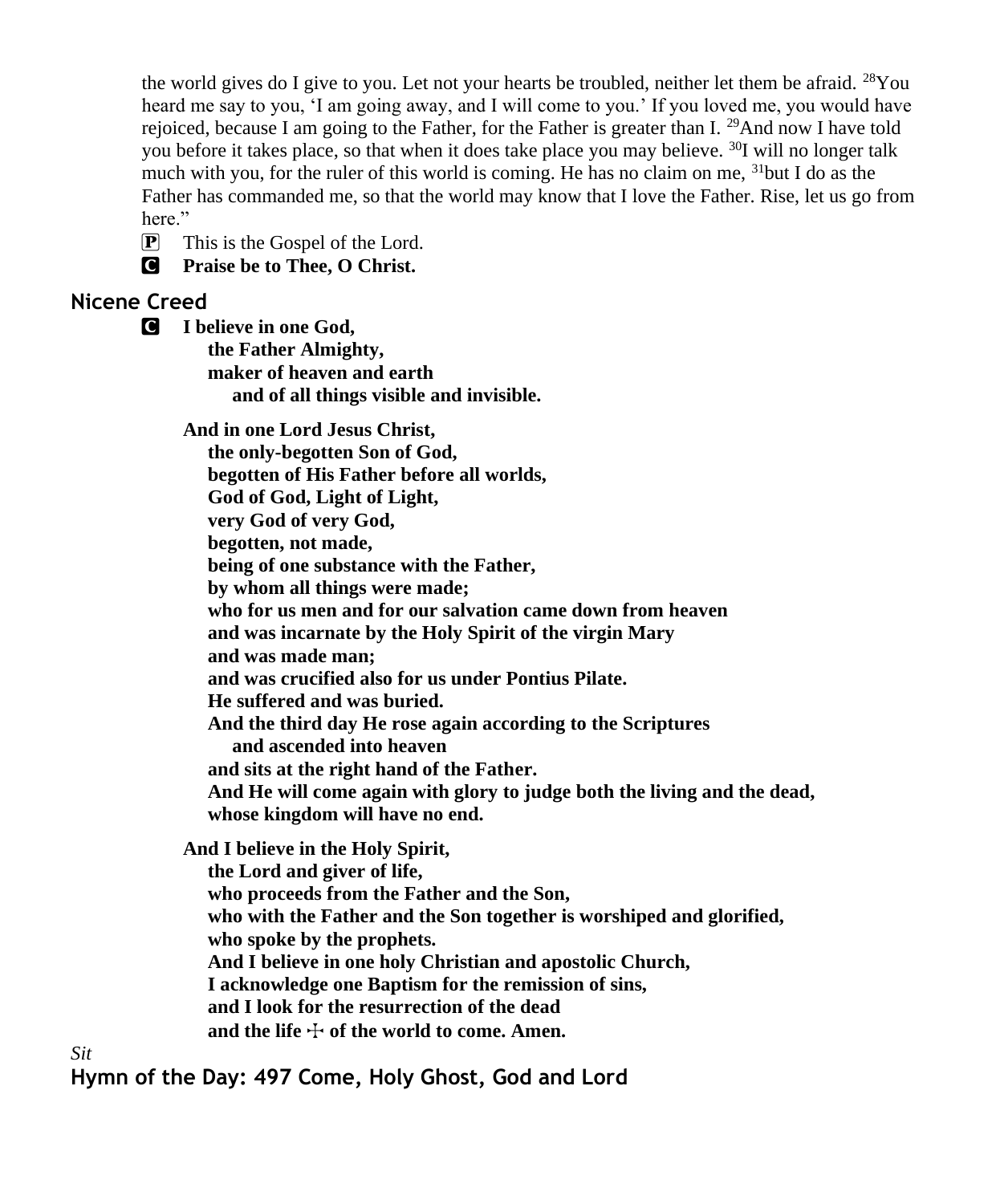## **Sermon**

# *Stand* **Offertory** *LSB 192*

C **Create in me a clean heart, O God, and renew a right spirit within me. Cast me not away from Thy presence, and take not Thy Holy Spirit from me. Restore unto me the joy of Thy salvation, and uphold me with Thy free spirit. Amen.**

# **Prayer of the Church**

P Gracious Lord, Your Spirit fills the world and gladdens Your Church with the remembrance of all Christ Jesus has spoken. Comfort us with divine peace, and do not let our hearts be troubled or afraid. Lord, in Your mercy,



P Heavenly Father, as You once chose apostles to proclaim the resurrection, so open the mouths of Your pastors and people to declare His praises to all who will hear. Lord, in Your mercy,

## C **hear our prayer.**

P Lord God, sustain those who are mocked for believing and confessing the truth of Your Word, that they may remain faithful to You. Lord, in Your mercy,

## C **hear our prayer.**

P Father of our Lord Jesus Christ, You have poured out Your Spirit upon us, that we might believe Your truth and raise our sons and daughters in it. Bless all parents, that they may faithfully catechize their children in Your Word. Lord, in Your mercy,

## C **hear our prayer.**

P Lord of might, preserve Your people from their enemies, bring peace to the nations and prosper the cause of life. Bless our leaders, especially our president, governor, Congress, legislature, and all judges and magistrates. Give them a relentless pursuit of just laws for the common good of all, with a heart of mercy for the weak and vulnerable. Lord, in Your mercy,

## C **hear our prayer.**

P Lord of compassion, forget not the sick and the suffering. Grant them healing according to Your will especially:

Charlie Crosby

 Kay Brown (Sister of Dave and Lynn Matthews) for strength as she receives therapy Cathy Runyon (Sister of Brenda Wolf and Becky Fuelling)

Helene Hegerfeld (Mother of Brenda Scherer)

Joyce Kenny (Cousin of Brenda Wolf and Becky Fuelling)

Ron Franz for strength and healing

Marshall Scheumann

Della Hormann (Mother of Karen Franz)

Lynn and Lori Matthews

Troy Stults (Son of Andy and Brenda Wolf)

Eldora Fuelling

Andy Buuck (Nephew of Suzann Rekeweg)

 Tammy Dahling (wife of the Rev. D. Dahling) as she undergoes chemotherapy Shirley Buuck (sister-in-law- to Suzann Rekeweg) for strength and healing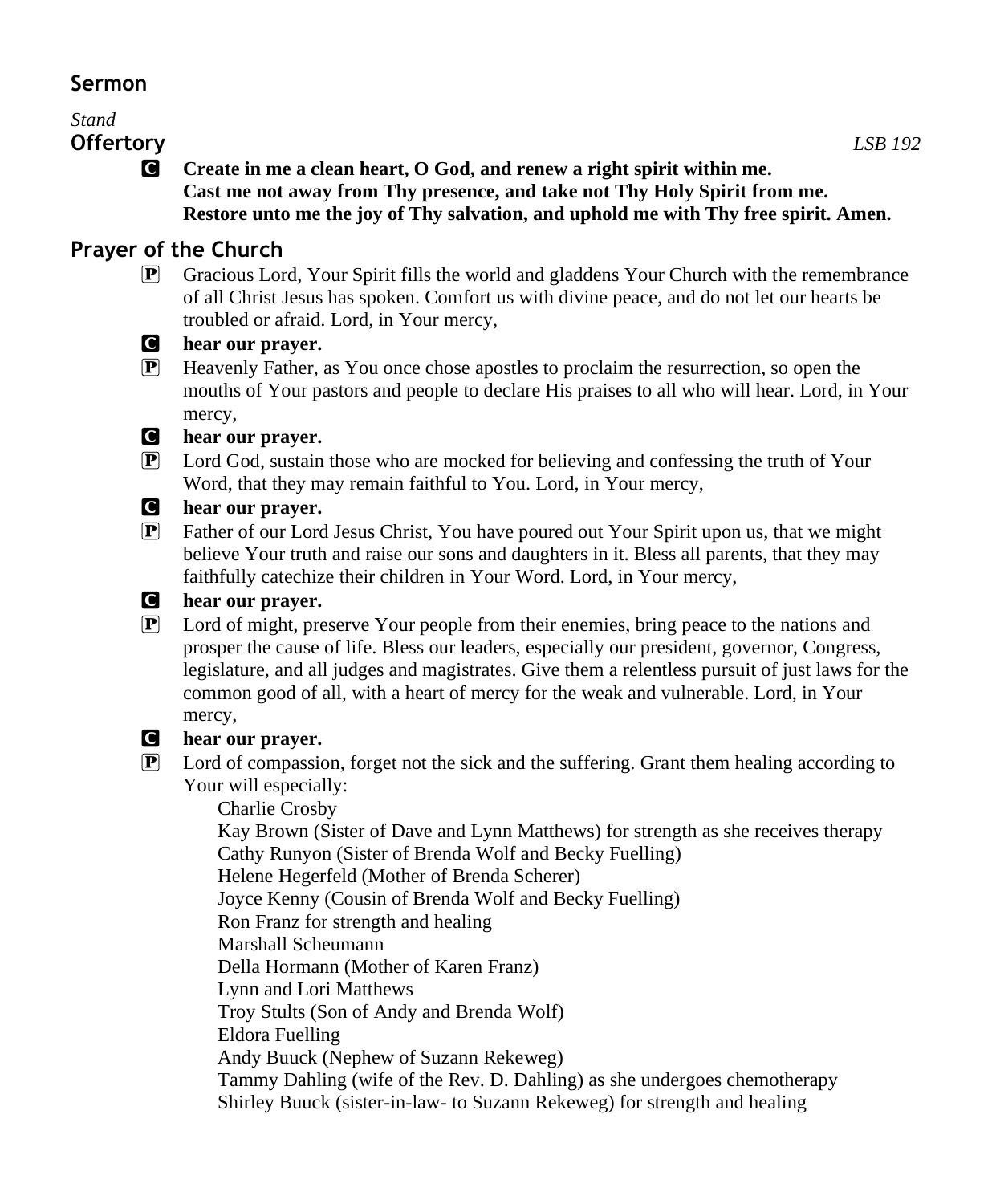Ann Gerke

Suzy Fuelling as she recovers from a hip replacement

Larry Hockemeyer (Father of Lori Conrad)

Give them confidence that You know their need and will well supply them with all that they need to endure to the day of Your coming, when all affliction will end and You will grant the perfect consummation to us and to all who have loved Your appearing. Lord, in Your mercy,

#### C **hear our prayer.**

P Lord of grace, Your Son has come among us and given us the privilege of a place at His table. Prepare us to receive His body and blood with repentance and faith, for our good and for the flowering in our lives of Your holiness and righteousness. Nourish and feed us, that in this Holy Communion we may be strengthened for Your service. Lord, in Your mercy,



- C **hear our prayer.**
- P Almighty Father, with Your Son, Jesus Christ, send Your Holy Spirit into our hearts through Your Word to rule and govern us according to Your will, comfort us in every temptation and misfortune, and defend us against every error, that we may continue steadfast in the faith, increase in love and good works, and — trusting firmly in Your grace for us by His death obtain eternal salvation; through the same Jesus Christ, Your Son, our Lord, who lives and reigns with You and the Holy Spirit, one God, now and forever.



## **Preface** *LSB 194*

- P The Lord be with you.
- C **And with thy spirit.**
- P Lift up your hearts.
- C **We lift them up unto the Lord.**
- P Let us give thanks unto the Lord, our God.
- C **It is meet and right so to do.**
- $\mathbf{P}$  It is truly meet, right, and salutary that we should at all times and in all places give thanks to You, holy Lord, almighty Father, everlasting God, through Jesus Christ, our Lord, who ascended above the heavens and, sitting at Your right hand, poured out on this day the promised Holy Spirit on His chosen disciples. For all this the whole earth rejoices with exceeding joy. Therefore with angels and archangels and with all the company of heaven we laud and magnify Your glorious name, evermore praising You and saying:

**Sanctus** *LSB 195* C **Holy, holy, holy Lord God of Sabaoth; heav'n and earth are full of Thy glory. Hosanna, hosanna, hosanna in the highest. Blessed is He, blessed is He, blessed is He that cometh in the name of the Lord. Hosanna, hosanna, hosanna in the highest.**

# **Lord's Prayer** *LSB 196*

 $\overline{P}$  Our Father who art in heaven. hallowed be Thy name, Thy kingdom come, Thy will be done on earth as it is in heaven; give us this day our daily bread;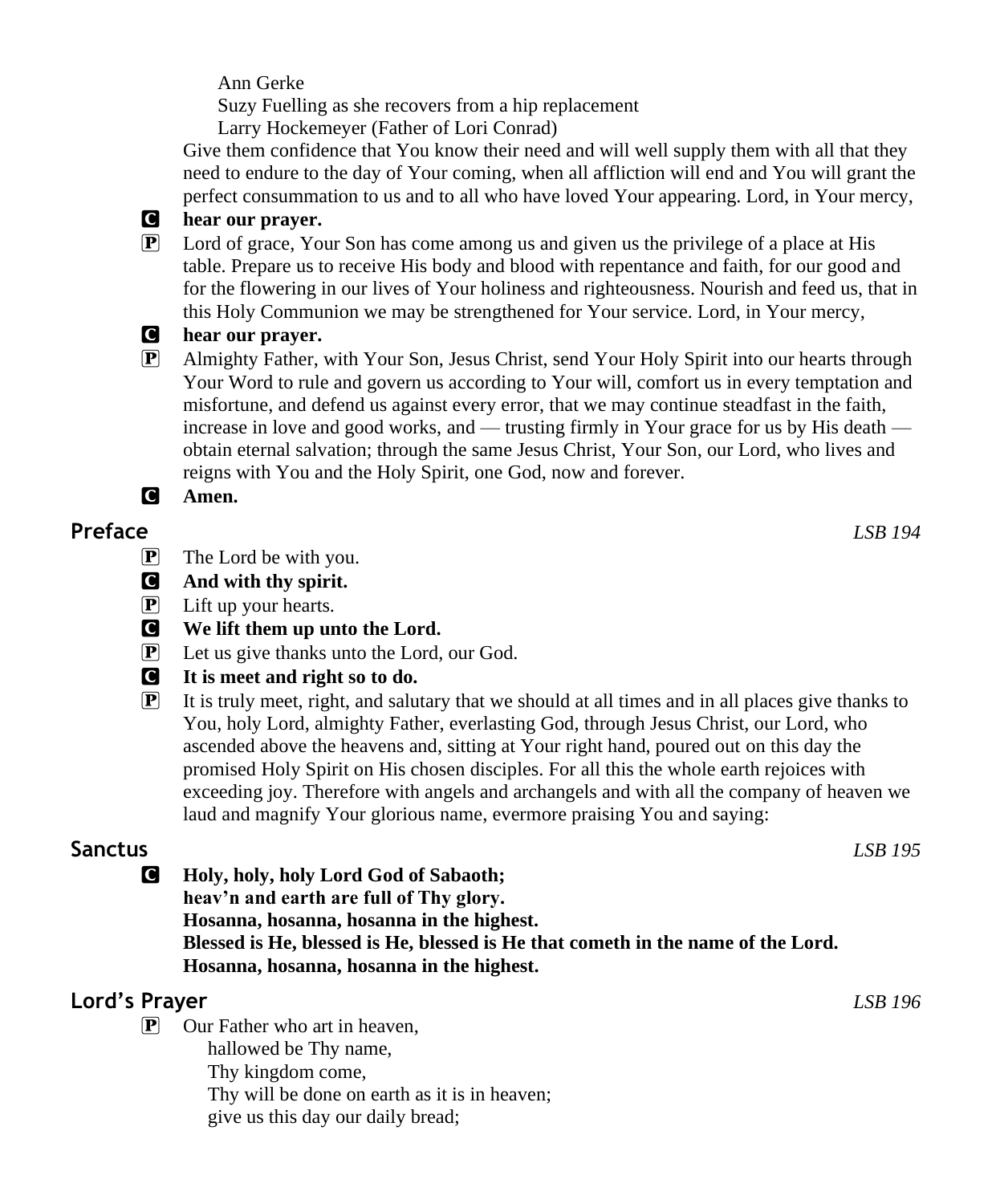and forgive us our trespasses as we forgive those who trespass against us; and lead us not into temptation, but deliver us from evil.

#### C **For Thine is the kingdom and the power and the glory forever and ever. Amen.**

#### **The Words of Our Lord** *LSB 197*

P Our Lord Jesus Christ, on the night when He was betrayed, took bread, and when He had given thanks, He broke it and gave it to the disciples and said: "Take, eat; this is My  $+$  body, which is given for you. This do in remembrance of Me."

In the same way also He took the cup after supper, and when He had given thanks, He gave it to them, saying: "Drink of it, all of you; this cup is the new testament in My  $\pm$  blood, which is shed for you for the forgiveness of sins. This do, as often as you drink it, in remembrance of Me."

#### **Pax Domini** *LSB 197*

 $\mathbf{P}$  The peace of the Lord be with you always.

C **Amen.**

### **Agnus Dei** *LSB 198*

C **O Christ, Thou Lamb of God, that takest away the sin of the world, have mercy upon us. O Christ, Thou Lamb of God, that takest away the sin of the world, have mercy upon us. O Christ, Thou Lamb of God, that takest away the sin of the world, grant us Thy peace. Amen.**

#### *Sit*

#### **Distribution**

**825 Rise, Shine, You People 605 Father Welcomes**

### **498 Come, Holy Ghost, Creator Blest**

#### *Stand*

**Nunc Dimittis** *LSB 199*

C **Lord, now lettest Thou Thy servant depart in peace according to Thy word, for mine eyes have seen Thy salvation, which Thou hast prepared before the face of all people, a light to lighten the Gentiles and the glory of Thy people Israel. Glory be to the Father and to the Son and to the Holy Ghost;**

**as it was in the beginning, is now, and ever shall be, world without end. Amen.**

### **Thanksgiving** *LSB 200*

A O give thanks unto the Lord, for He is good,

#### C **and His mercy endureth forever.**

A Let us pray.

We give thanks to You, almighty God, that You have refreshed us through this salutary gift, and we implore You that of Your mercy You would strengthen us through the same in faith toward You and in fervent love toward one another; through Jesus Christ, Your Son, our Lord, who lives and reigns with You and the Holy Spirit, one God, now and forever.



C **Amen.**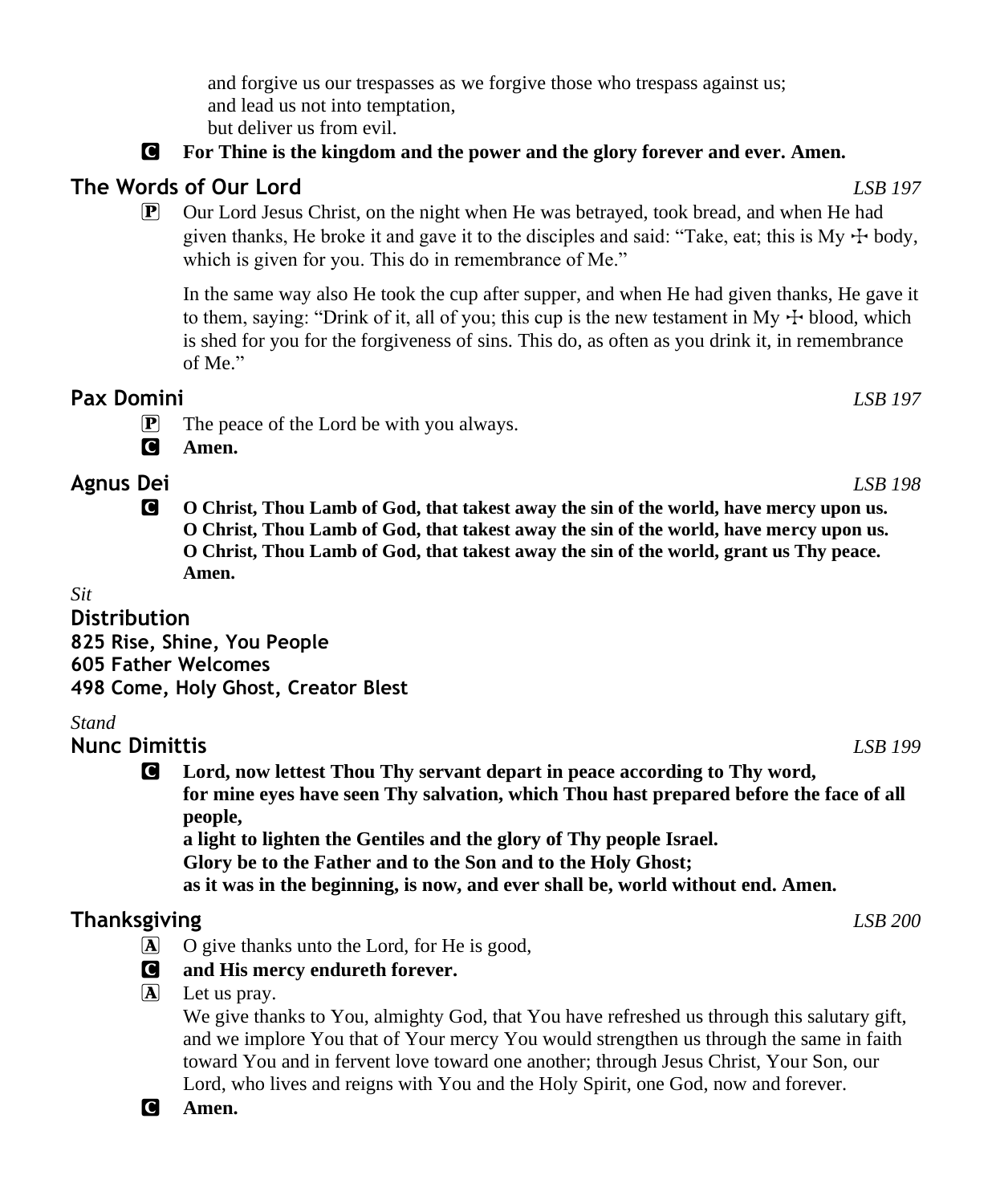$\overline{P}$  The Lord be with you.

C **And with thy spirit.**

# **Benedicamus** *LSB 202*

A Bless we the Lord.

C **Thanks be to God.**

# **Benediction** *LSB 202*

P The Lord bless you and keep you. The Lord make His face shine upon you and be gracious unto you. The Lord lift up His countenance upon you and  $\pm$  give you peace.

C **Amen, amen, amen.**

# **Hymn to Depart: 500 Creator Spirit, by Whose Aid**

**In His Service Today: Preacher and Celebrant:** The Rev. Leonard Tanksley **Liturgist:** The Sem. Brandon Sullivan **Organist:** Mrs. Vickie Hammond **Deacons:** Bruce Scherer (Head), Joe Werling, Matt Braun, Fred M. Fuelling **Elders:** John Fuelling (Head), Andy Wolf, Rod Busick, Jim Fuelling

# **ANNOUNCEMENTS**

*OFFERINGS:* Home Purpose- \$2,917.00; Missions- \$40.00; Total Offerings- \$2,957.00.

**NOTE:** Jen Fuelling will be on vacation June 6-10<sup>th</sup>. Please contact Pastor Tanksley with any bulletin information or other concerns. Thanks!

*NOTE:* Pastor Tanksley will be on vacation June 17-21st. Information will be printed in future bulletins with contact information for this time period. Thanks!

**SPI BOARD OF EDUCATION** will meet this Monday, June 6<sup>th</sup>, at 7:00pm.

*CHURCH ELDERS* will meet Tuesday, June 14th at 7:00pm.

# THE COMBINED JULY/AUGUST NEWSLETTER DEADLINE is Friday, June 17<sup>th</sup>.

*NOTE OF THANKS:* Keith Martin, former principal at SPI, is retiring after 40 years of service in Lutheran schools. If you wish, you may drop him a note of appreciation or congratulations, c/o Emmaus Lutheran School, 8628 Covington Road, Fort Wayne, IN 46804.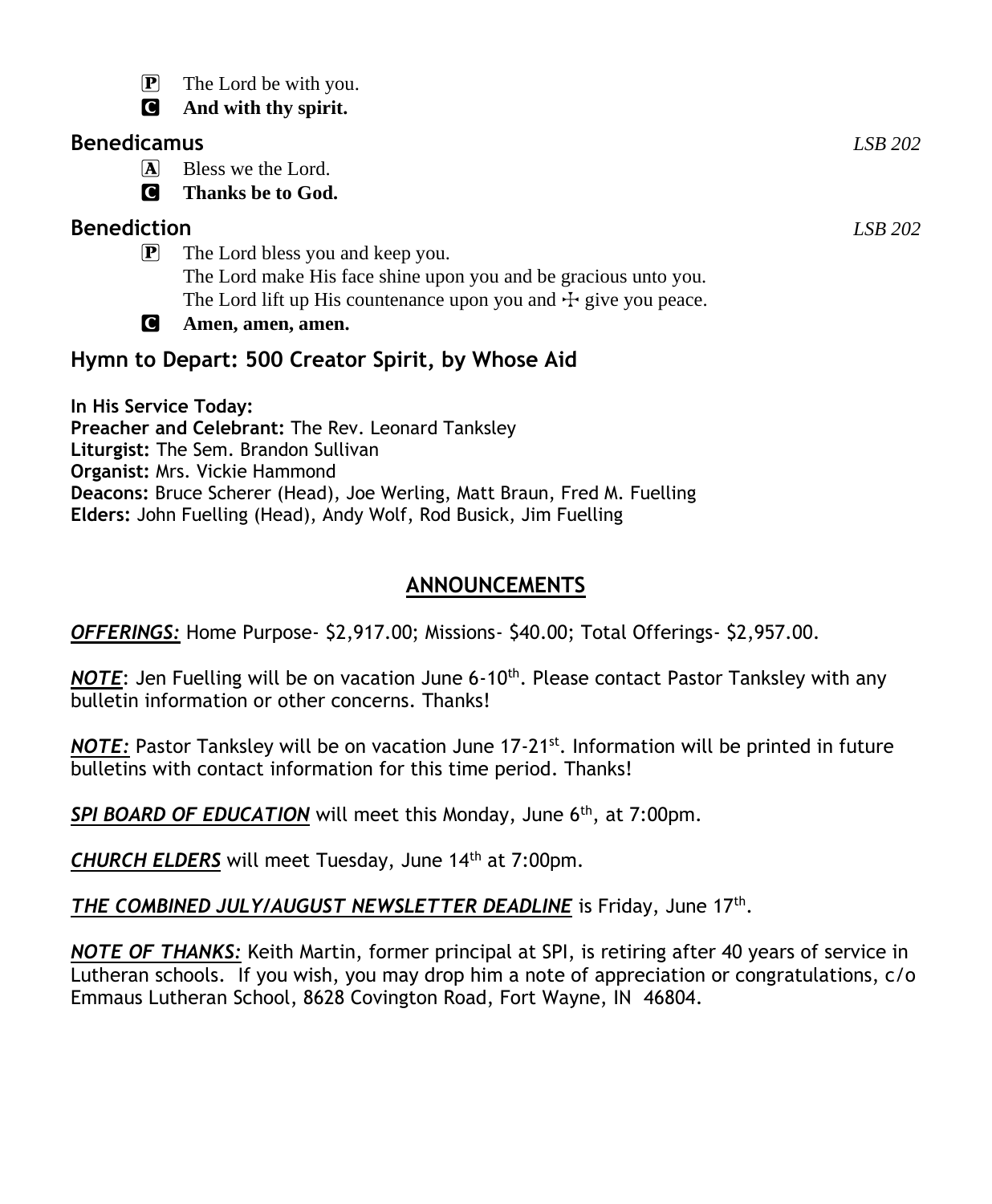*SEMINARY FOOD CO-OP DONATIONS:* During the month of June we will continue collecting "**Breakfast"** items to donate to the Seminary Food Co-Op Suggestions but not limited to these items are cereal, oatmeal, pop tarts, breakfast bars, hot chocolate, juice, muffin mix, pancake mix, syrup, coffee/tea, canned fruits, applesauce. Items can be placed in the container in the back of Church. If you have any questions please contact Bruce or Brenda Scherer. Thank you!!

*CHURCH DIRECTORY:* Please email, call, text, or leave a note in my box in the Narthex with any updates on name changes, phone number, e mail addresses, or addresses. I am hoping to print the updated directory in June or July. Thank you for your help!

*JOB POSTING:* Wyneken Memorial Lutheran School (Decatur, IN) is seeking a part-time teacher's aide for the 2022-2023 school year. Interested individuals should send a cover letter along with a resume to Mr. Andrew Gavrun. For additional information, please contact Mr. Gavrun at 260-639-6177 or [principal@wyneken.org.](mailto:principal@wyneken.org)

#### *CHURCH CALENDAR FOR WEEK OF JUNE 5TH, 2022*

| <b>SUNDAY</b>   | $9:00 \text{ am}$  | Divine Service with Holy Communion |
|-----------------|--------------------|------------------------------------|
|                 |                    | <b>Bible Study</b>                 |
| <b>MONDAY</b>   | $7:00$ pm          | SPI Board of Education Meeting     |
| WEDNESDAY       | $10:00$ am         | <b>Bible Study</b>                 |
| <b>THURSDAY</b> | $9:00$ am          | Quilting                           |
|                 | $9:30$ am          | Pastor's Study Group at Bingen     |
|                 | 1:30 <sub>pm</sub> | <b>Woodcrest Service</b>           |
| <b>SUNDAY</b>   | $9:00$ am          | Divine Service                     |
|                 |                    | <b>Bible Study</b>                 |